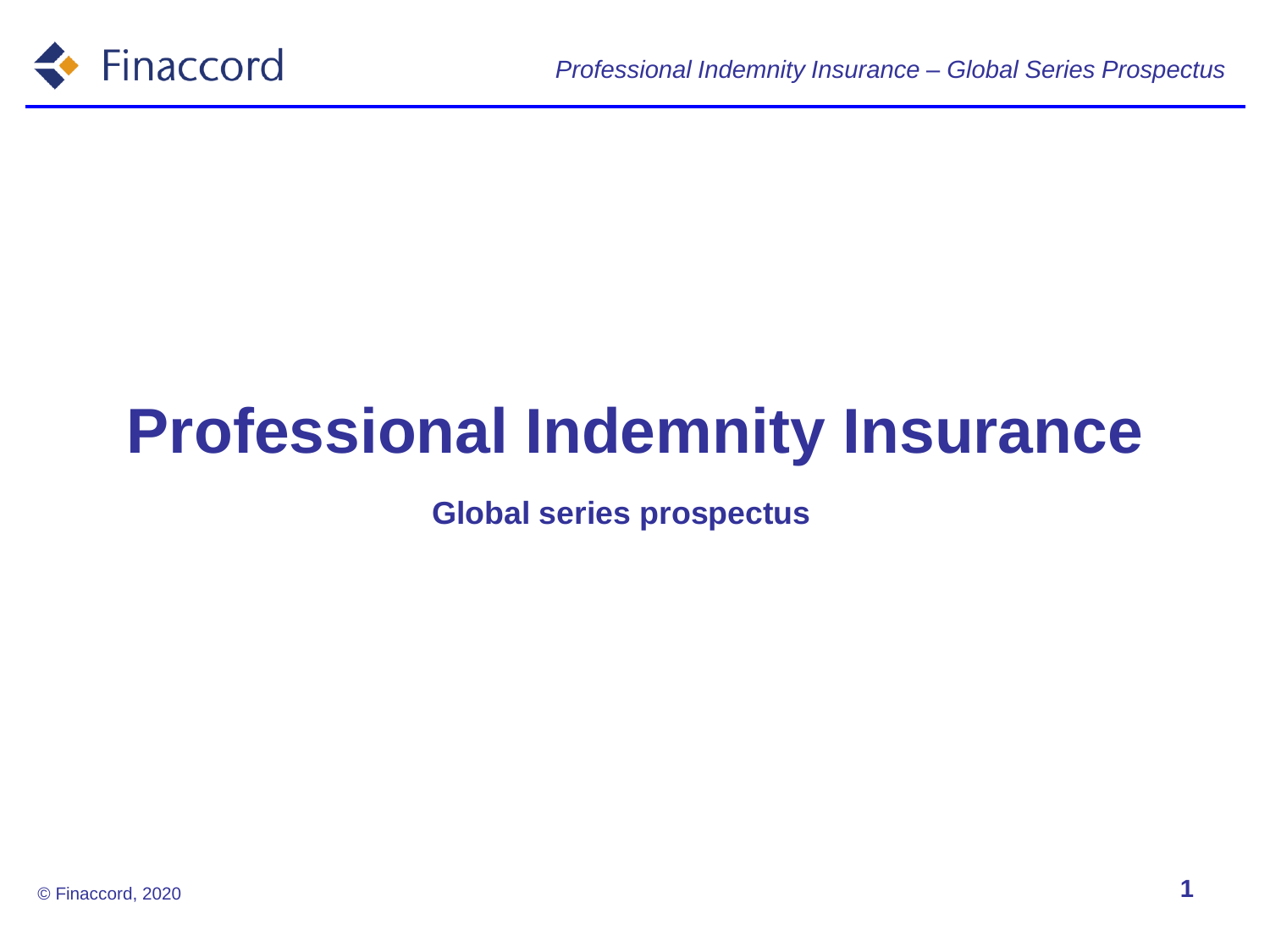

#### **Prospectus contents**

|                                            | Page           |
|--------------------------------------------|----------------|
| What is the research?                      | $3 - 4$        |
| Which are the publication dates?           | 5              |
| What is the rationale?                     | 6              |
| What methodology has been used?            | $\overline{7}$ |
| What is the structure of the reports?      | 8              |
| What are the key features of the research? | 9              |
| How can the research be used?              | 10             |
| How can the PartnerBASE™ be used?          | 11             |
| Who can use the research?                  | 12             |
| Sample analyses from the series            | 13-16          |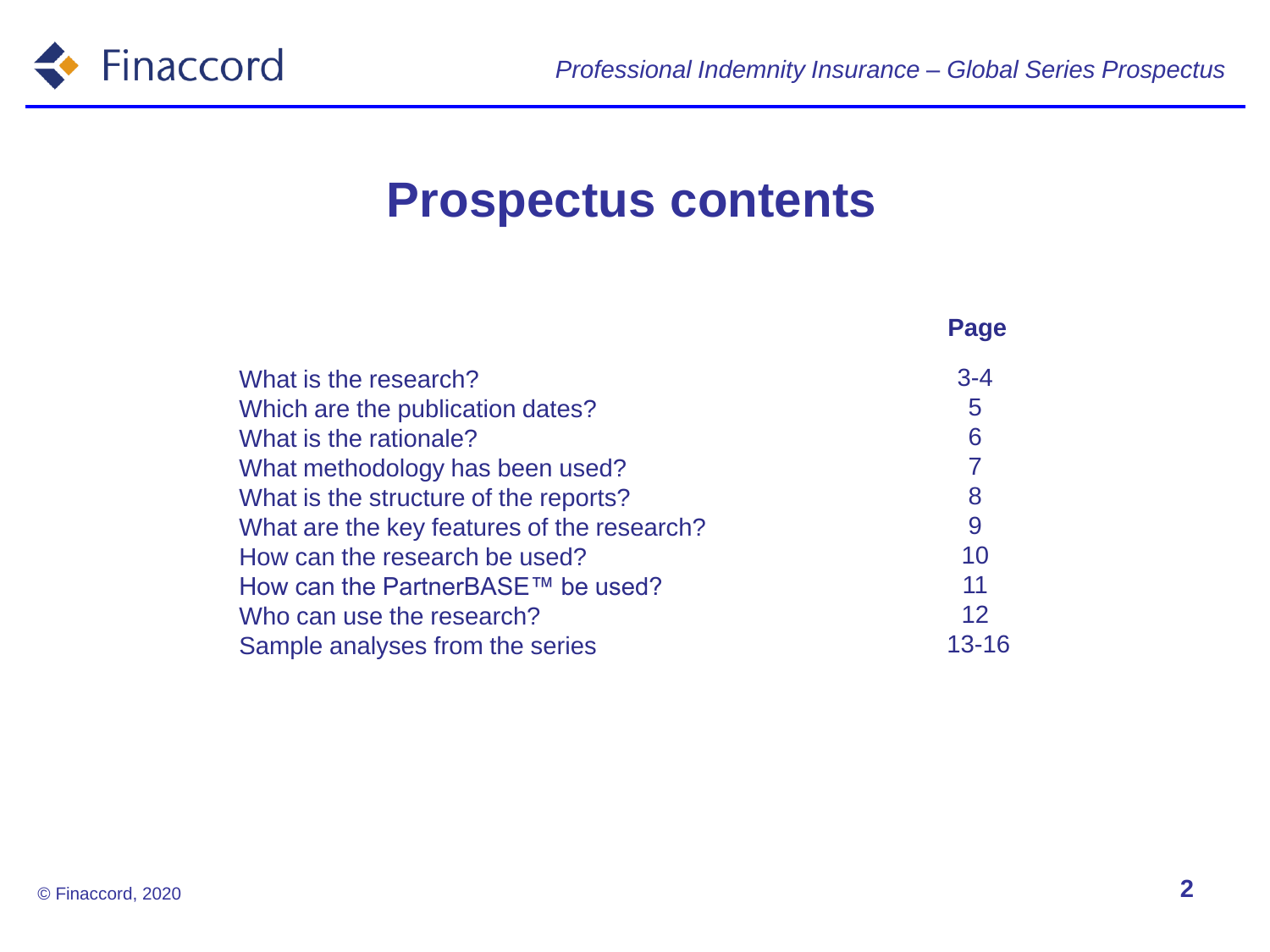

#### **What is the research?**

Finaccord's series of reports about professional indemnity insurance in various global markets is comprised of separate studies plus related PartnerBASE™ datasets and market data annexes examining the market for and distribution of policies covering professional liability as it exists in the following countries: Australia; Austria; Belgium; Canada; France; Germany; Ireland; Italy; the Netherlands; South Africa; Spain; Sweden; Switzerland; the UK; and the US.

The studies break down the market for this type of insurance on a standardised basis by professional group with 13 categories considered as follows:

- accountancy and finance;
- architecture;
- D&B (design and build);
- engineering;
- estate agency;
- financial and insurance intermediation;
- healthcare-related services;
- IT and business consulting;
- legal services;
- media and marketing;
- medicine and dentistry;
- surveying;
- and other professional sectors.

#### *continued overleaf*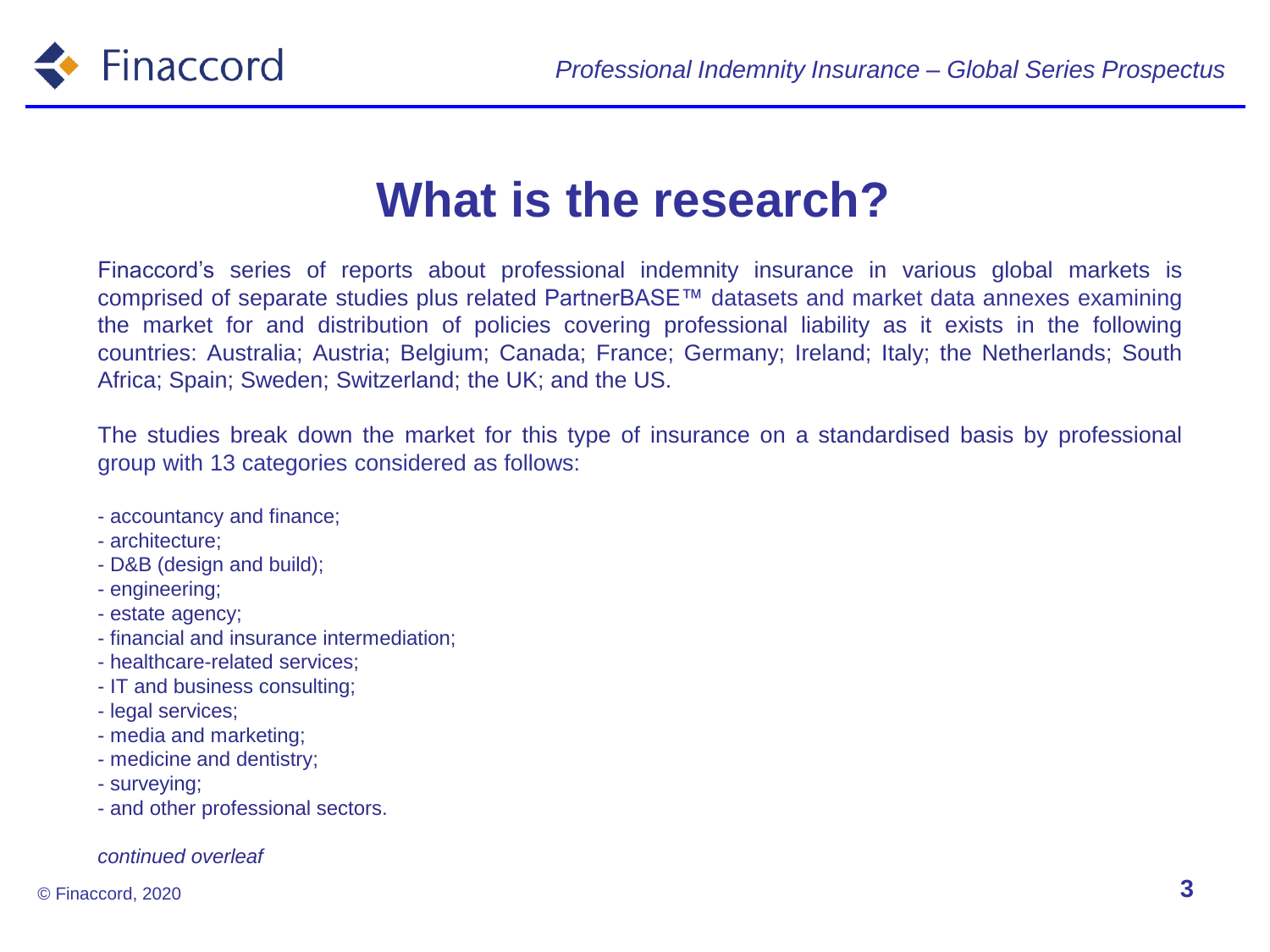

## **What is the research? (continued)**

In particular, they quantify the number, growth in number and segmentation of insurable enterprises in each country from 2015 to 2019 plus the value, growth and segmentation of the market for professional indemnity insurance over the same time frame and with a forecast to 2023. These segmentations are provided not only for each of the 13 aforementioned professional categories but also by annual fee income or turnover band in order to show the potential and actual market value attributable to the largest and smallest professional enterprises.

In addition, four further segmentations of the market value in 2019 are also given in each country: between business dealt with by domestic underwriters and that placed with non-domestic underwriters; between new business and renewals; between primary layer and excess layer business; and between specialty and non-specialty business.

Moreover, either wholly or partially on the basis of a survey of leading brokers of professional indemnity cover in each country, the reports identify the underwriters of this type of insurance that are used most frequently and provide estimates for the market shares by premiums of leading underwriters in 2019 for all forms of professional indemnity cover combined expressed as a percentage range (e.g. 5.0% to 7.5%).

Finally, the studies identify affinity schemes for professional liability insurance set up between professional / trade associations and brokers or underwriters of this type of cover, highlight other distribution channels used to sell this form of insurance (e.g. brokers, direct sales, online aggregators, other affinity partners) and discuss key issues associated with the market. As such, the reports represent the most comprehensive analyses of professional liability insurance in these countries ever produced.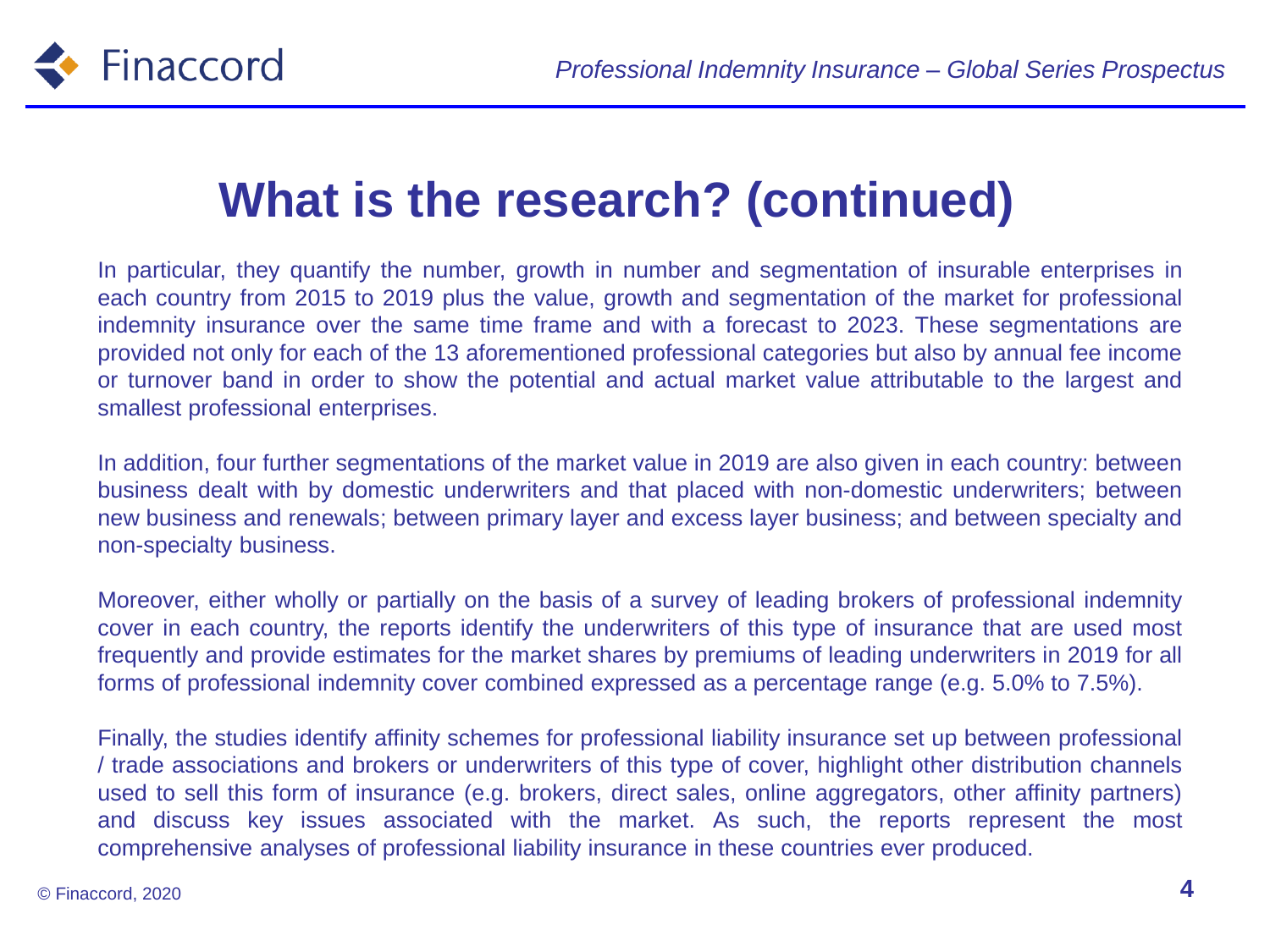

#### **What are the publication dates?**

| <b>Country</b>   | <b>Date of publication</b> | <b>Country</b>      | <b>Date of publication</b> |
|------------------|----------------------------|---------------------|----------------------------|
| <b>Australia</b> | $Q3-20$                    | <b>Netherlands</b>  | $Q2 - 20$                  |
| Austria          | $Q2 - 20$                  | <b>South Africa</b> | $Q3 - 20$                  |
| <b>Belgium</b>   | $Q2-20$                    | <b>Spain</b>        | <b>Mar-20</b>              |
| Canada           | $Q3-20$                    | <b>Sweden</b>       | <b>Mar-20</b>              |
| <b>France</b>    | <b>Mar-20</b>              | <b>Switzerland</b>  | $Q2 - 20$                  |
| Germany          | $Q2 - 20$                  | UK                  | $Q2 - 20$                  |
| <b>Ireland</b>   | <b>Mar-20</b>              | <b>USA</b>          | $Q3 - 20$                  |
| <b>Italy</b>     | <b>Mar-20</b>              |                     |                            |

In addition, reports about this topic in Brazil, India, Mexico and Poland are available that were published in 2016.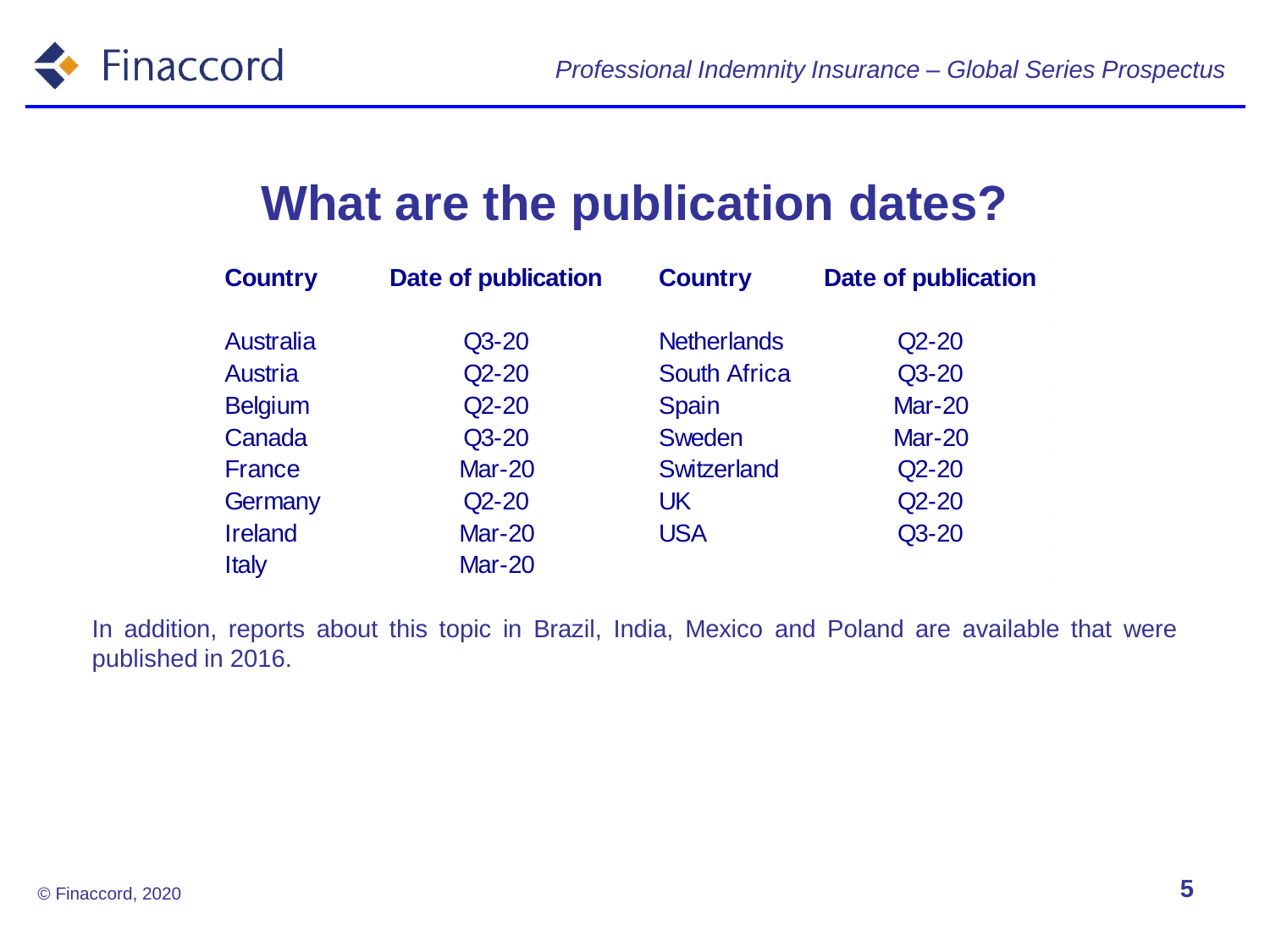

### **What is the rationale?**

A number of factors combine to form a firm rationale for a series of reports, associated PartnerBASE™ datasets and market data annexes about professional indemnity insurance in these countries.

First, this is a complex sector given that it is effectively composed of a series of sub-markets for policies acquired by different types of professional enterprise: Finaccord has developed a standardised market segmentation for 13 professional categories in order to address this complexity. In addition, in many countries it is a market that has been growing in nominal terms and that Finaccord forecasts may experience an overall acceleration in the coming years.

Moreover, public domain data about professional indemnity insurance is often hard to come by as it is often subsumed into the broader (and less meaningful) class of general liability insurance in official company and industry association / financial supervisor reporting.

Finally, the value of the accompanying PartnerBASE™ datasets derives from the apparent importance of affinity schemes, especially those set up in conjunction with professional / trade associations, for the distribution of professional liability insurance. In fact, in some cases, holding the professional indemnity insurance organised by a particular professional body is a pre-requisite to becoming a member of that body or being able to practise that particular profession, or both.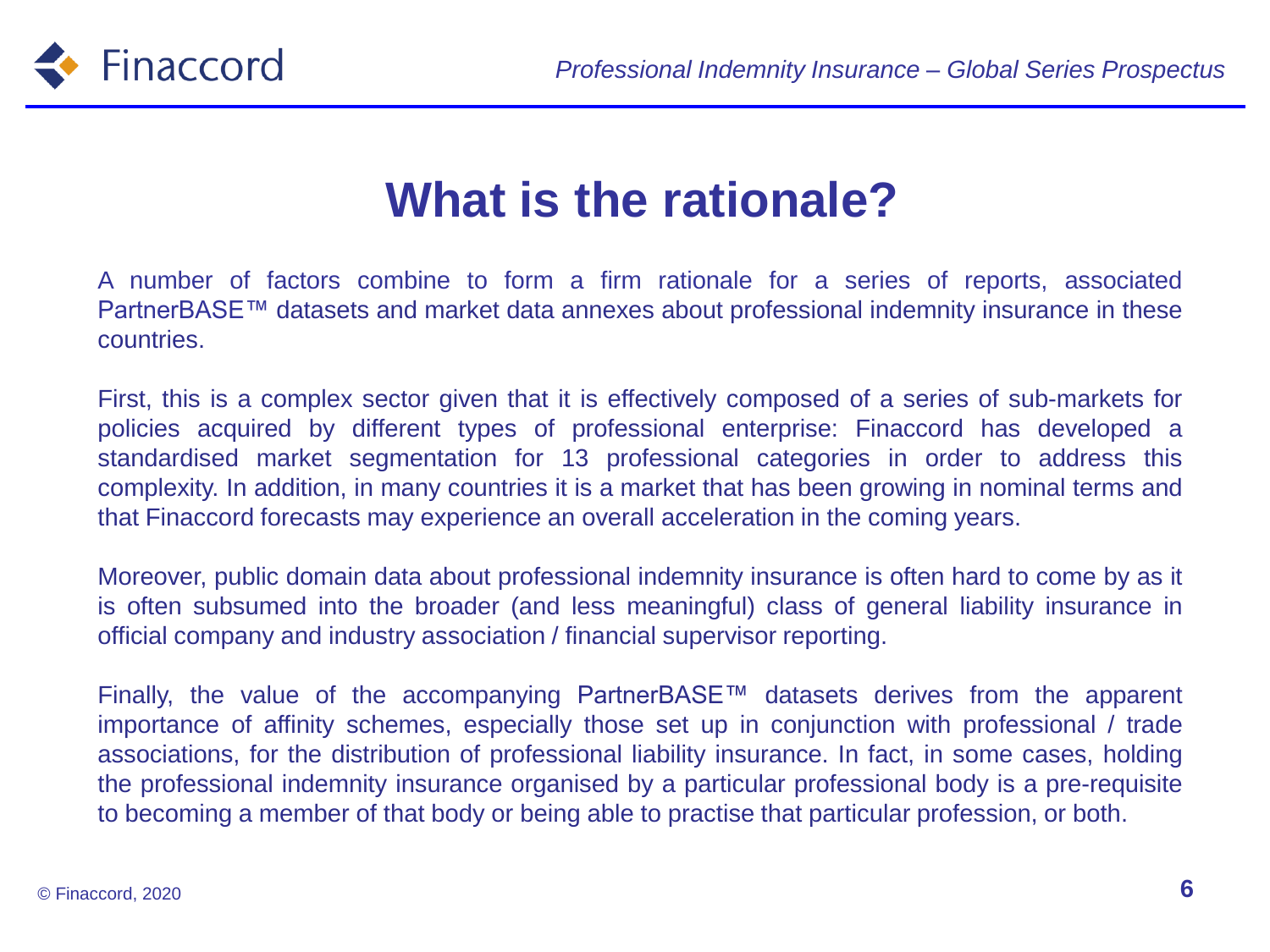

### **What methodology has been used?**

The research for all of these reports is composed of surveys of leading market participants and professional / trade associations plus detailed market data modeling. Across the various countries in scope, Finaccord has contacted over 250 brokers and more than 2,500 associations. Among the objectives of these surveys are to identify underwriters with which professional indemnity risks are placed on a regular basis, to gather data about the number and type of members belonging to associations (plus the total number of individuals and / or enterprises eligible for membership), and to identify any affinity schemes established by associations for professional liability insurance.

Meanwhile, the market data for these publications has been built up by means of a data model – partially informed by the surveys of leading brokers and underwriters – that takes into account the following data points for a nine-year time span for each country and professional category: the total number of insurable enterprises and their distribution by annual fee income / turnover band; an estimated take-up rate for professional indemnity insurance across these enterprises; and an estimated average premium payable per policy for professional liability insurance among insured enterprises. Years covered are 2015, 2019 and 2023 in all cases.

Estimated take-up rates and average premiums payable per policy are determined in part by any reliable data about the market that already exists and in part by interviews with leading brokers and underwriters of professional indemnity insurance that Finaccord carried out as part of its research.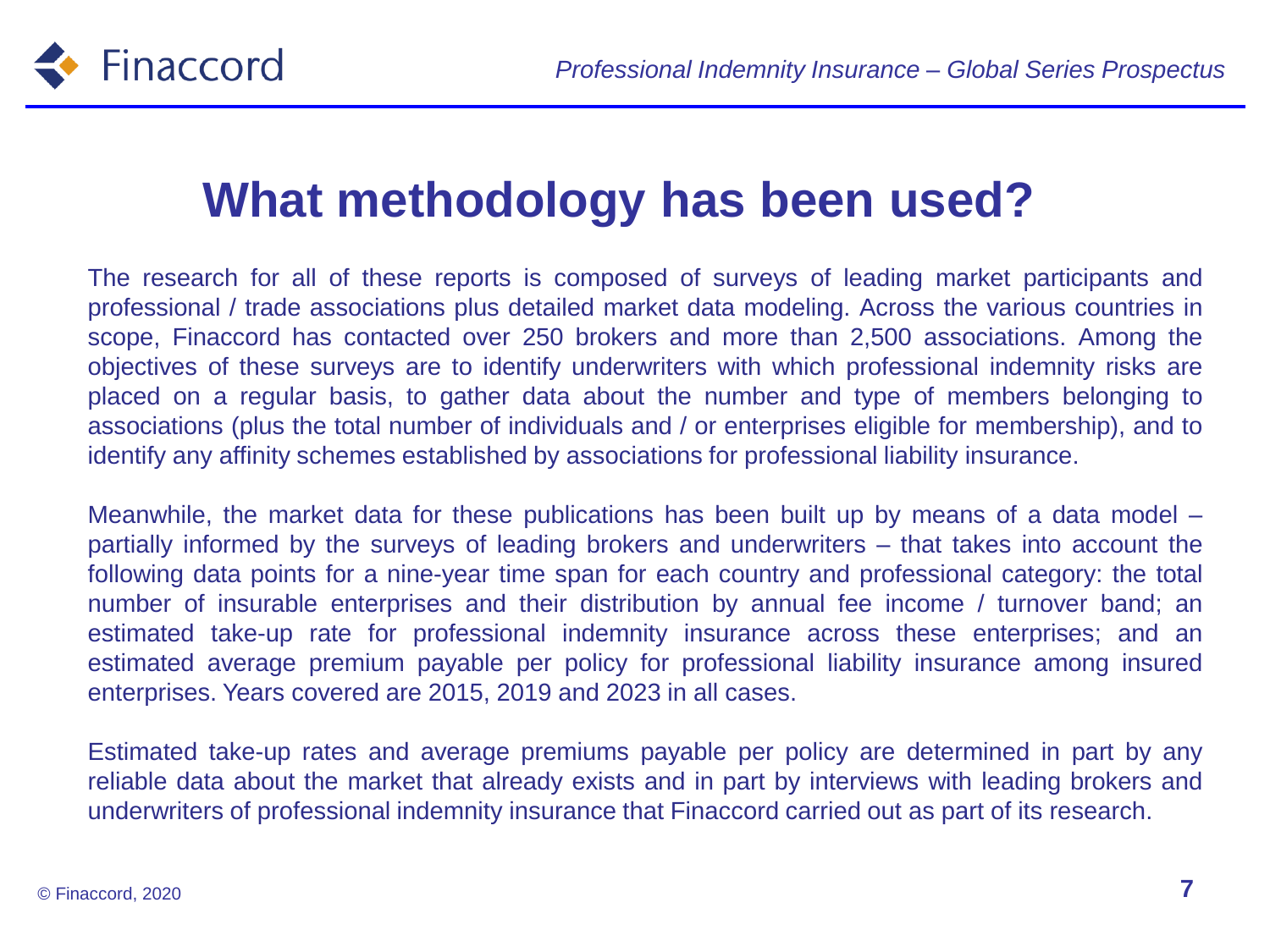

### **What is the structure of the reports?**

*Executive Summary:* provides a concise evaluation of the report's principal findings.

*Introduction:* discusses rationale, research methodology, sample breakdown and definitions.

*Market Analysis:* this chapter is composed of six main elements as follows:

- number, growth in number and segmentation of insurable enterprises
- market value, growth and segmentation
- underwriter utilisation and market shares
- affinity schemes with professional / trade associations
- other distribution channels
- market value forecast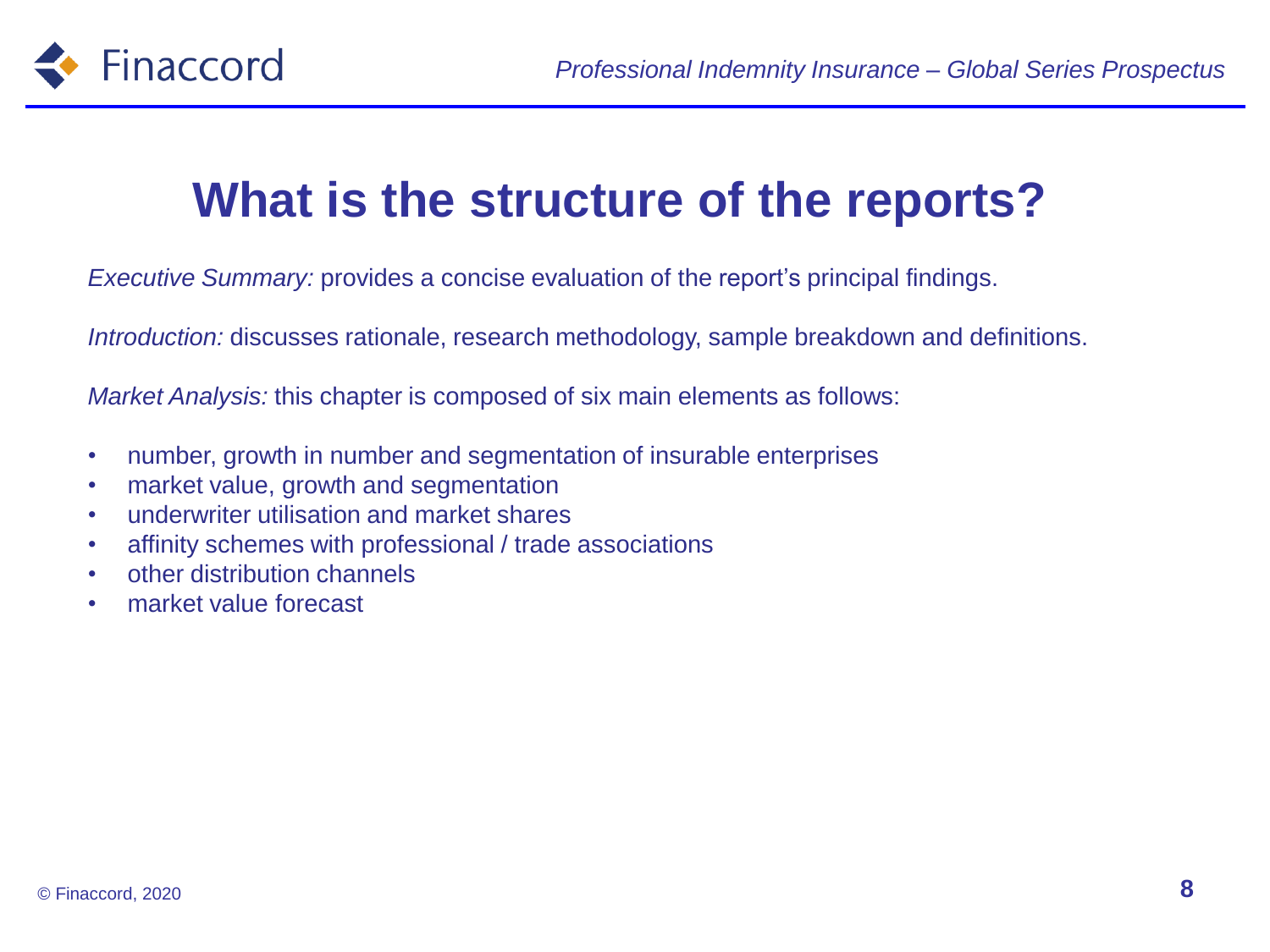

## **What are the key features of the research?**

Key features of these reports include:

• quantification of the market size for professional indemnity insurance across a number of important countries – how much is each market worth, and where is the fastest growth occurring?

• segmentation of these markets between 13 categories of professional enterprise and by annual fee income / turnover band – what is the magnitude of the opportunity in each of these market segments?

• identification of underwriters used by brokers on a regular basis for placing professional indemnity risks and estimates for the market shares of leading underwriters by premium income – what is the apparent competitive structure of the market in each country?

• affinity scheme analysis and availability of accompanying PartnerBASE™ datasets – which professional and trade associations have set up accredited programs for professional liability insurance, with which brokers and / or underwriters do they hold relationships to this end and what is the importance of specific brokers and underwriters in the overall schemes marketplace?

• forecasts for the market for professional indemnity insurance in each country by category of professional enterprise – what is this sector likely to look like in the future?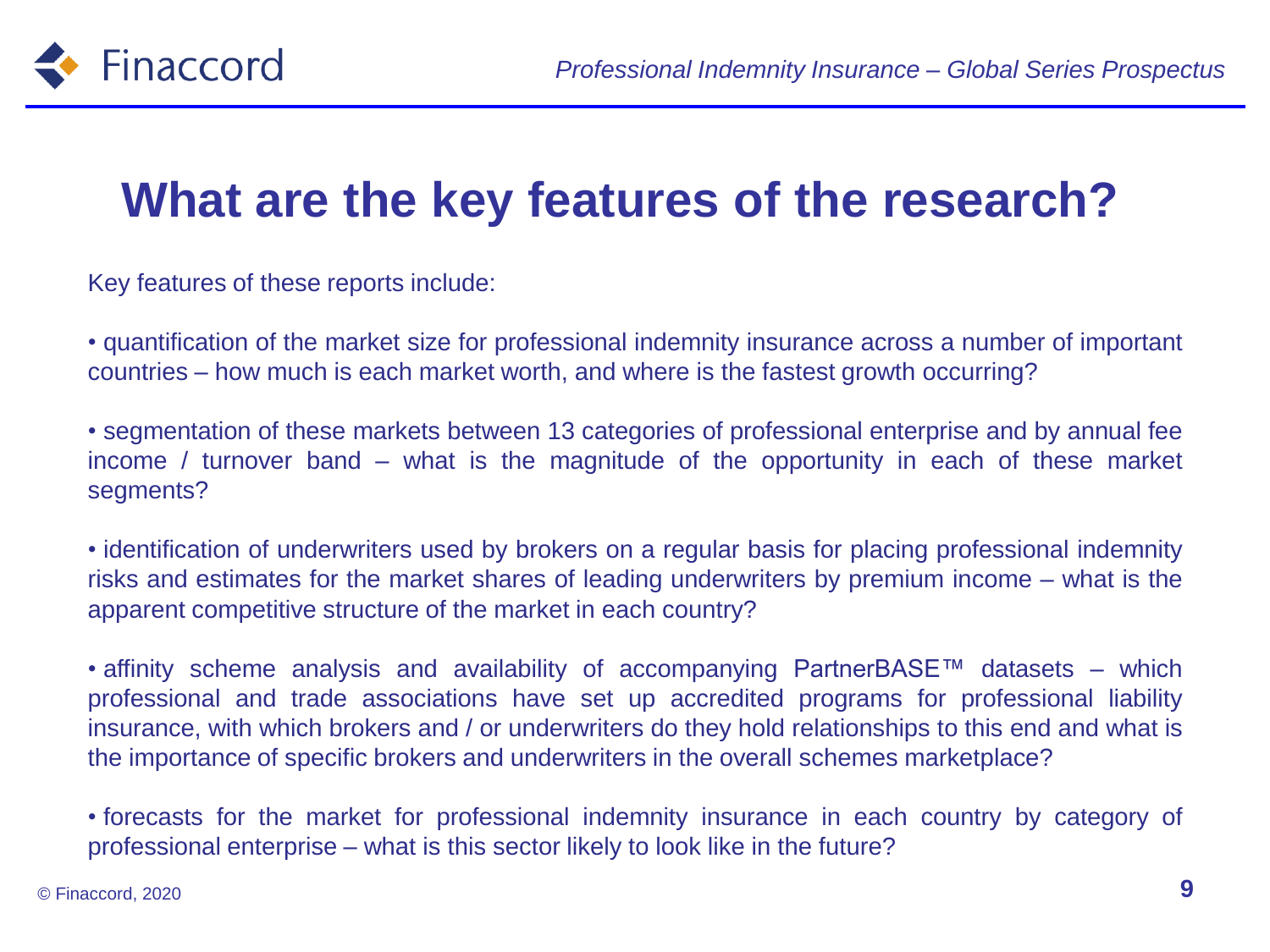

#### **How can the research be used?**

You may be able to use these reports plus the accompanying PartnerBASE™ datasets and market data annexes in one or more of the following ways:

• to compare the size, growth rates and future prospects of professional liability insurance markets in each country across a variety of distinct categories and annual fee income / turnover bands utilising the market data annexe as a convenient source of data already in Excel format;

• to understand how the market value breaks down in each country between business dealt with by domestic underwriters and that placed with non-domestic underwriters, between new business and renewals, between primary layer and excess layer business, and between specialty and nonspecialty business;

• to acquire insight into the competitive environment for broking and underwriting plus key issues affecting the largest market segments such as architecture, D&B, engineering, healthcare-related services and medicine / dentistry;

• to gain access to a single comprehensive source of information providing broker and / or underwriter details for numerous affinity schemes set up by professional and trade associations for this form of insurance.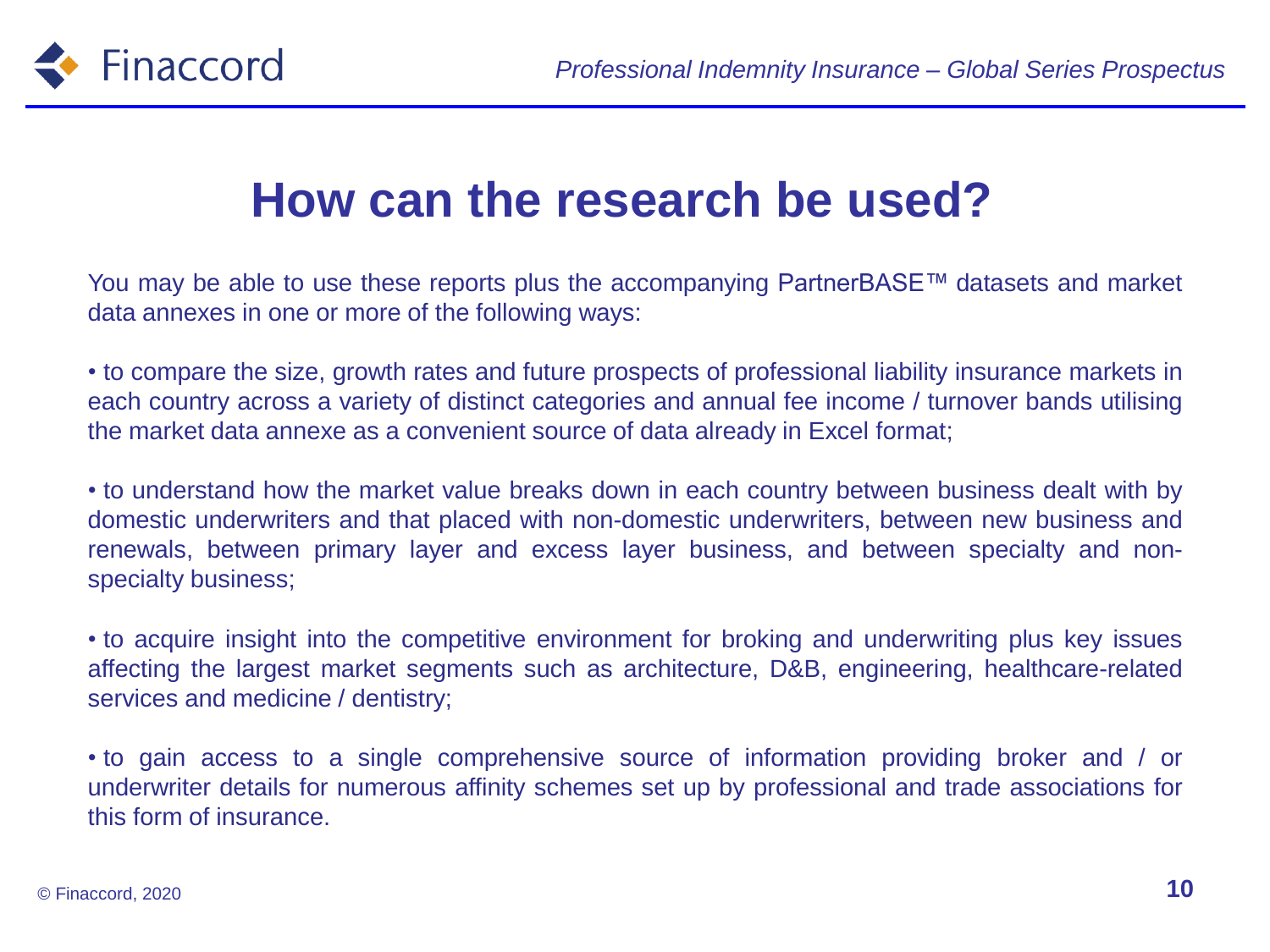

### **How can the PartnerBASE™ be used?**



#### **Source: Finaccord PartnerBASE**

Note - The PartnerBASE also includes data for the number of members of each professional association, the percentage of those members that are individual members (as opposed to corporate members) and the category subset of those members (e.g. civil engineers within 'engineering', event organisers within 'media and marketing').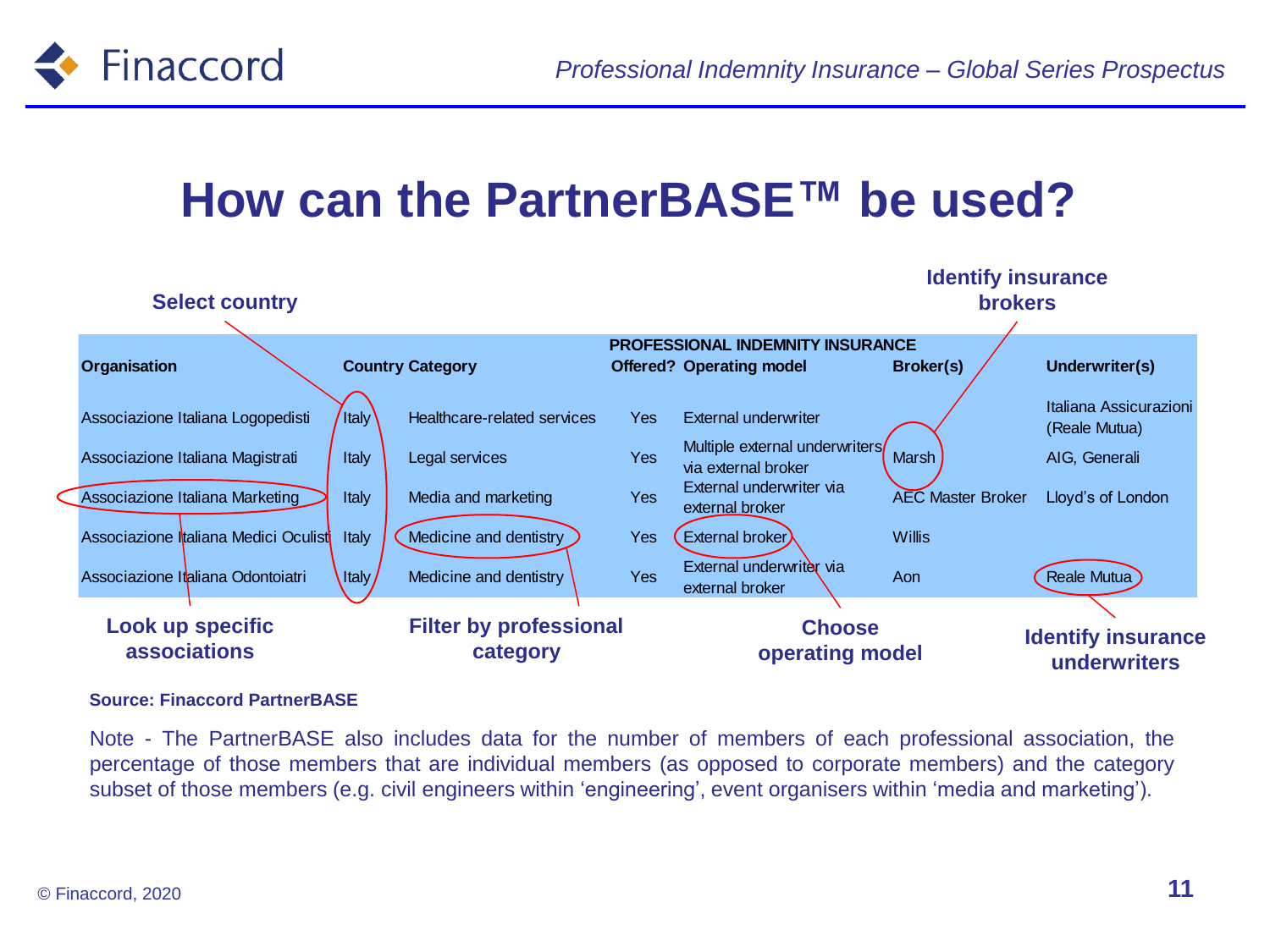



#### **Who can use the research?**

- *1. Underwriters:* these reports provide unique analyses of markets with a substantial value across a range of countries and offer valuable insights into the dynamics of each country broken out by professional category and annual fee income / turnover band for both actual and aspiring underwriters of professional liability insurance;
- *2. Brokers*: albeit the proportion varies by country, many affinity programs established by professional associations involve a broker – your organisation can understand more about the competitive environment in this arena by subscribing to this research;
- *3. Regulators*: the insurance of risks related to professional activity is organised in different ways in different jurisdictions and this research will show you how it works in a number of important countries;
- *4. Management consultancies*: are you helping an insurance broker or underwriter with its future plans for professional liability insurance in any of these countries? Save time researching the subject yourselves by accessing this publication.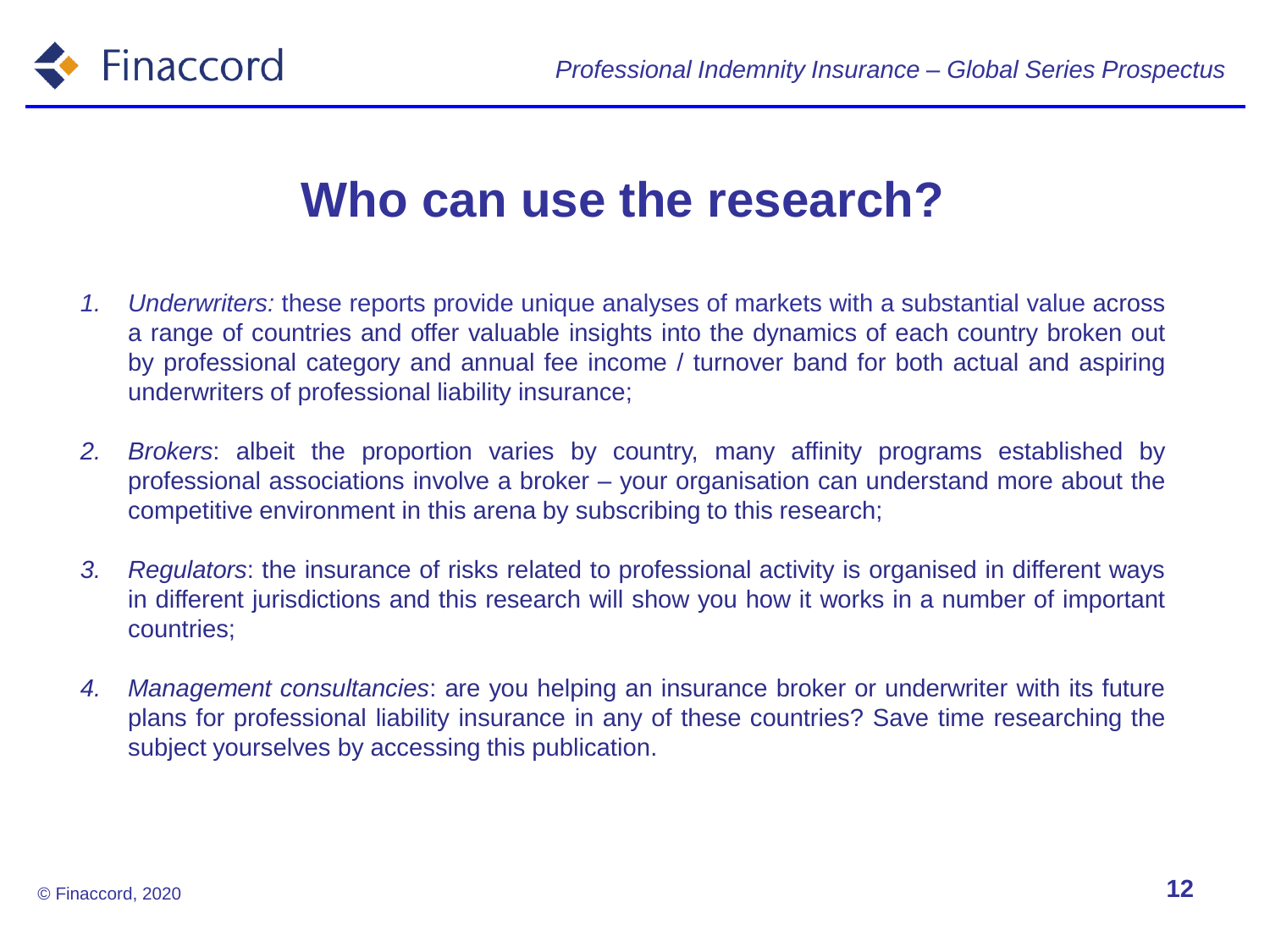

# **Sample analysis from the series (1)**

**1. Three categories saw a contraction in their number of insurable professional enterprises in Sweden between 2015 and 2019**



segmented by professional sector, 2015 to 2019

**Source: Finaccord Global Professional Indemnity Insurance Model**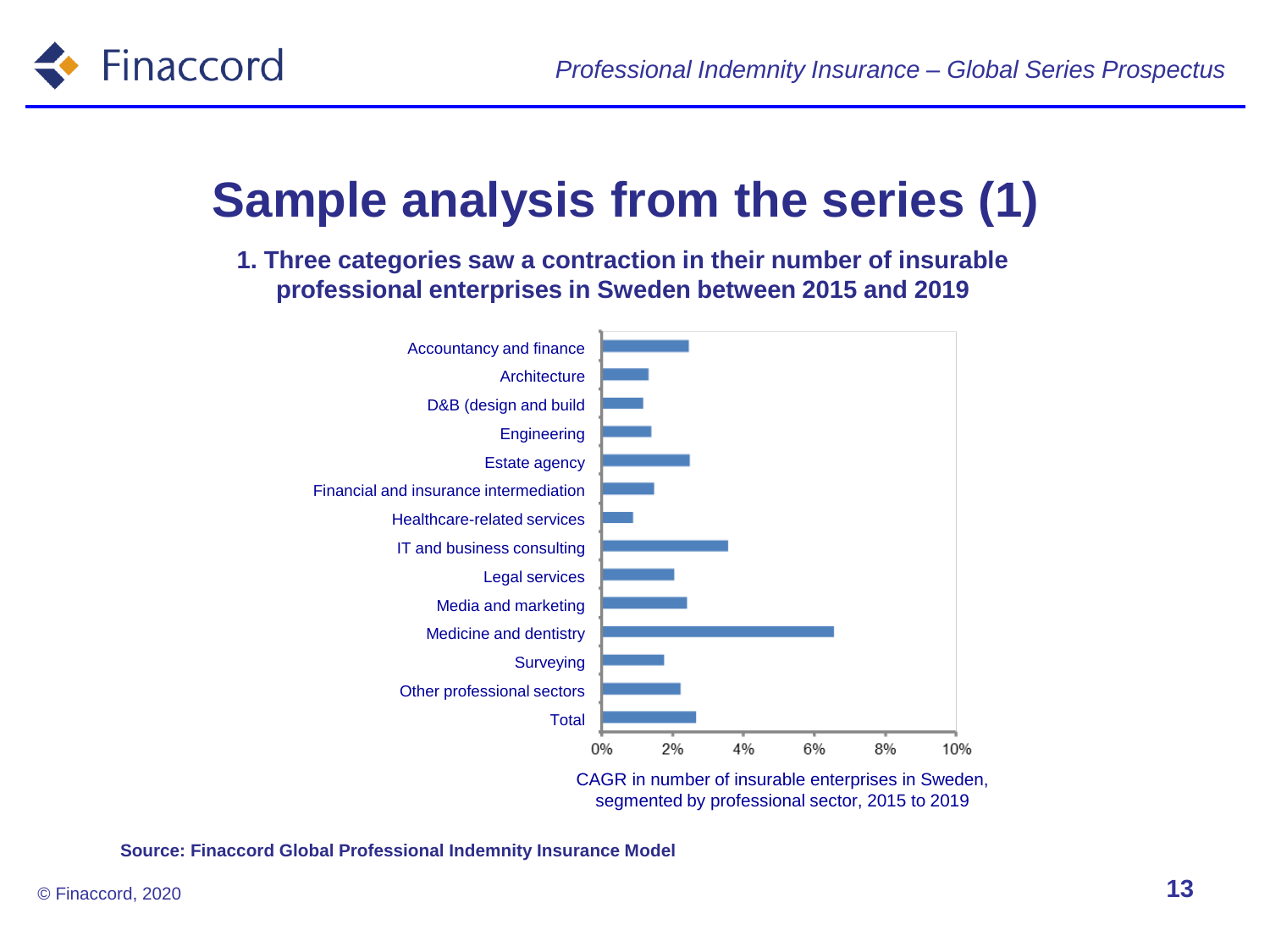

# **Sample analysis from the series (2)**

**2. As in many countries, a high proportion of the value of professional indemnity cover in Poland is attributable to small enterprises with annual fee income or turnover of less than EUR 1 million (PLN 4.5 million)**



**Source: Finaccord Global Professional Indemnity Insurance Model**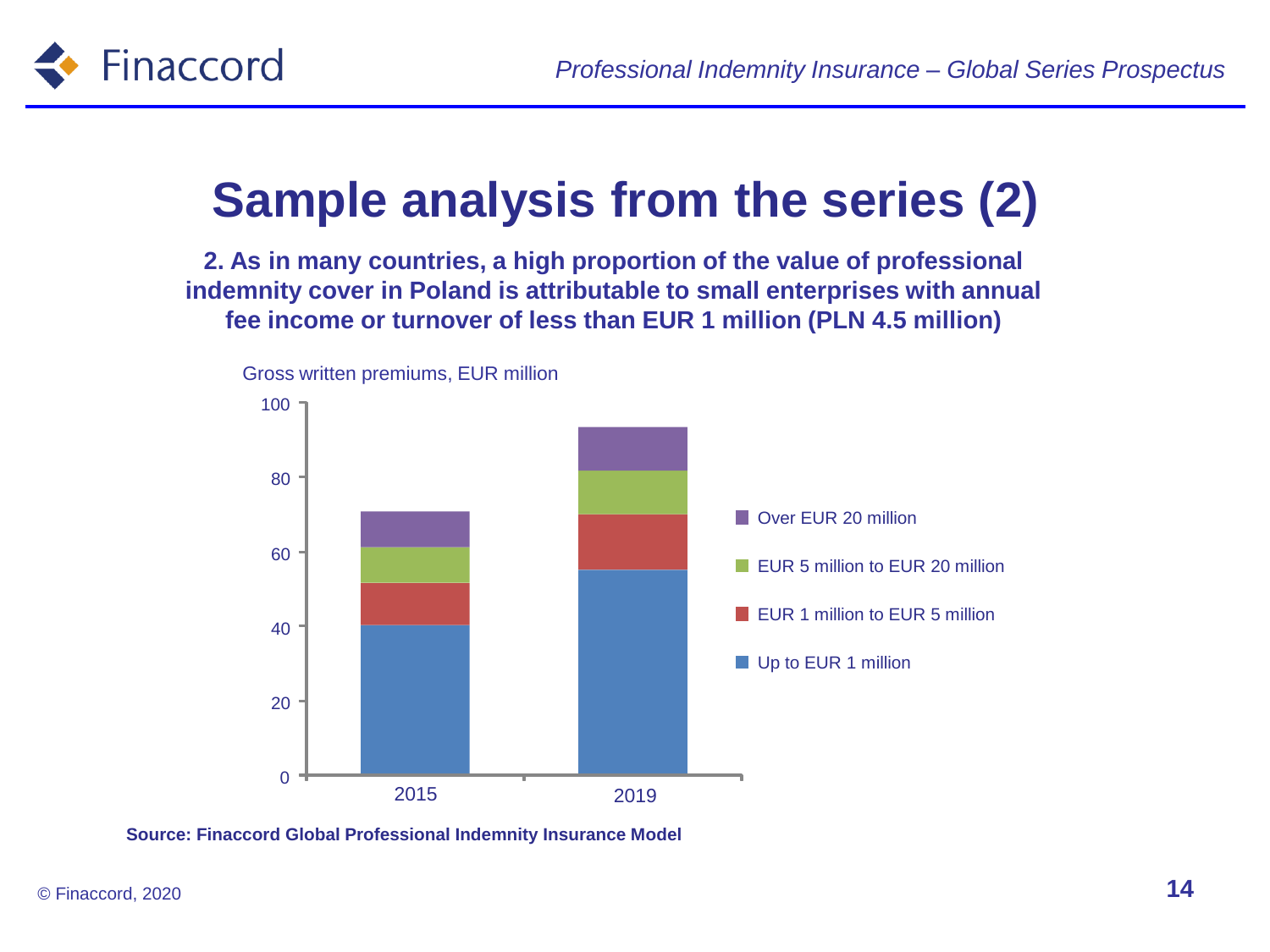

# **Sample analysis from the series (3)**

**3. In Ireland, OBF Insurance runs the most affinity schemes for professional indemnity cover among brokers while Hiscox is the most commonly used underwriter**